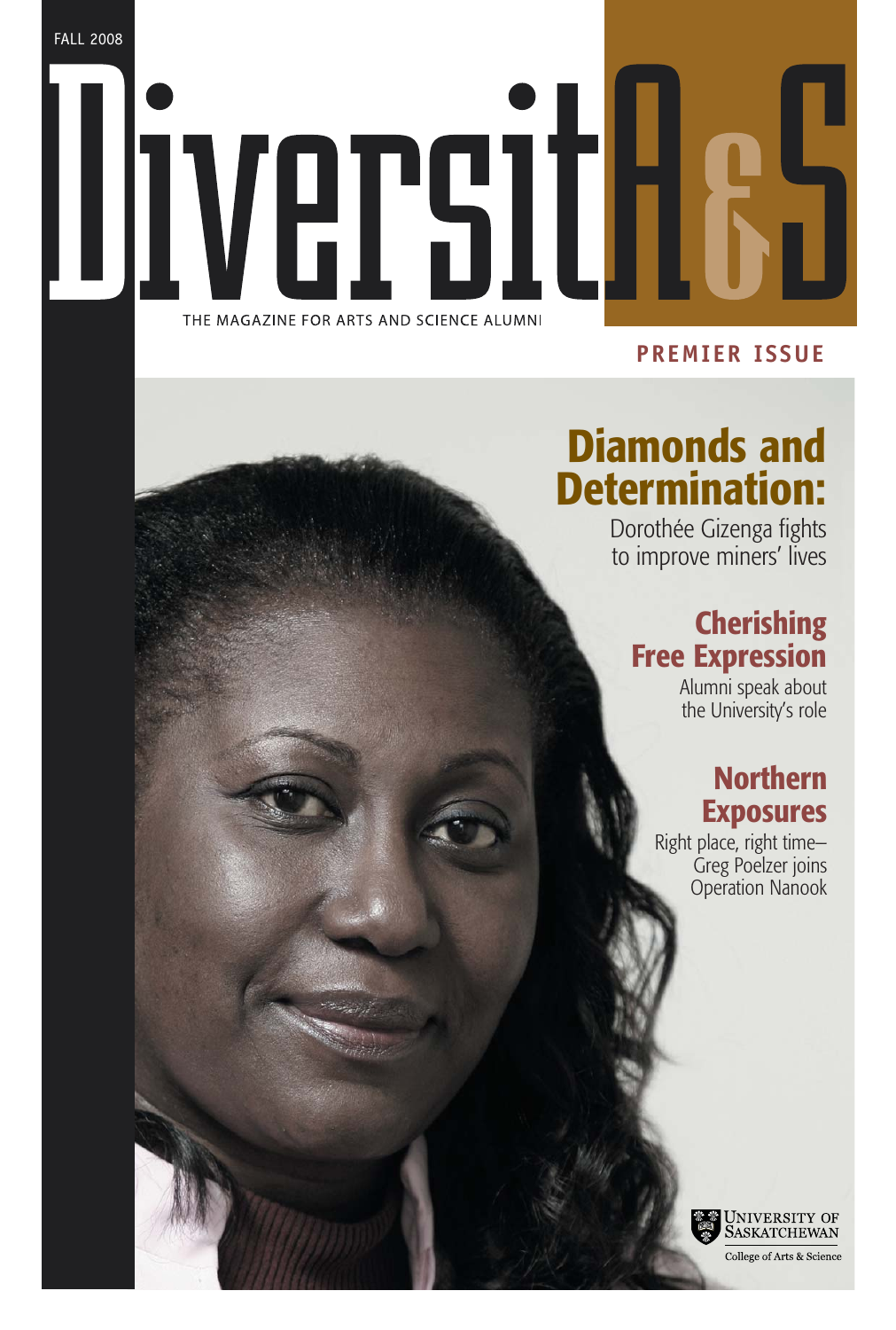# Miles Away from Ordinary

Solid foundation helps land Computer Science grad at DreamWorks

By Kirk Sibbald (BA'04)



Photo: Kirk Sibbald (BA'04)

#### **Mark Matthews knows patience. After all, helping breathe life into a destiny-driven panda named Po takes time.**

No less painstaking is getting Barry the bee to take flight. But when it comes to a career with DreamWorks Animation, Matthews knows the finished products are well worth the effort.

Born and raised in Saskatoon, Matthews earned a BSc in Computer Science and BEng in Engineering Physics at the U of S. Since then, the Saskatchewanite has toured Africa, Japan and Europe, even living briefly with a group of monks at the Madonna House in Combemere, Ont. Still, he ranks Hollywood, Calif. as the most foreign experience of his life thus far.

"The stereotypes fail to be met and are greatly exceeded, all at the same time," says Matthews about life in Hollywood. "It is a great place to live, but people can definitely be more materialistic and there are big differences in terms of attitude. This is by far the biggest culture shock that I've experienced

because you're actually living it."

In 2006, Matthews came to Hollywood and joined DreamWorks Animation's Research and Development department. He spends most of his time and expertise developing the character rigging process for animated films, a process that gives character the ability to have joints, muscles and facial expressions. Before Po can master kung fu or even sigh, Matthews and his department must give each character the ability to move fluently and vividly.

> Photo: DreamWorks Animation LLC